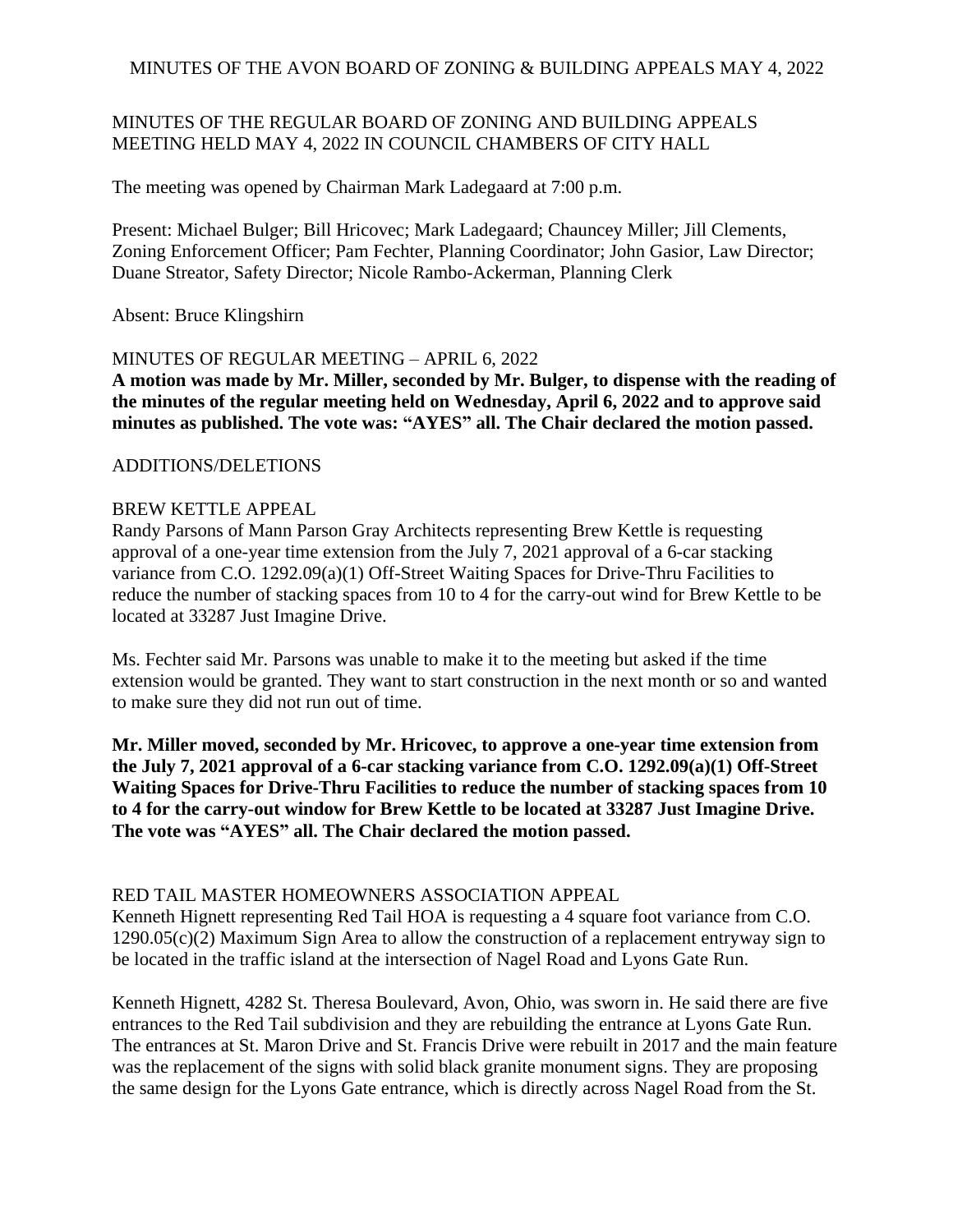Francis entrance. The St. Francis entrance area is about 25% larger than the Lyons Gate entrance. The proposed sign is about 25% smaller than the sign at St. Francis to better fit the narrower island. The new sign will replace the existing sign which is ten feet long and five feet high.

**Mr. Miller moved, seconded by Mr. Hricovec, to approve a variance of 4 square feet from C.O. 1290.05(c)(2) Maximum Sign Area to allow the construction of a replacement entryway sign to be located in the traffic island at the intersection of Nagel and Lyons Gate Roads. The vote was: "AYES" all. The Chair declared the motion passed.**

### KEVIN AND HOLLY LADEGAARD APPEAL

Patti Saracusa of Dover Remodeling representing Kevin and Holly Ladegaard is requesting a 1 foot side yard setback variance from C.O. 1262.04(d)(3) Lot and Yard Requirements to allow the construction of an addition to the existing home located at 3477 Jaycox Road.

**Mr. Bulger moved, seconded by Mr. Miller, to un-table the request for a variance of 1 foot side yard setback from C.O. 1262.04(d)(3) Lot and Yard Requirements to allow the construction of an addition to the existing home located at 3477 Jaycox Road. The vote was: "AYES" all. The Chair declared the motion passed.**

Ms. Clements said the applicants are still working with FEMA and have asked to be tabled until the June meeting.

**Mr. Miller moved, seconded by Mr. Hricovec, to table the request for a 1 foot side yard setback variance from C.O. 1262.04(d)(3) Lot and Yard Requirements to allow the construction of an addition to the existing home located at 3477 Jaycox Road until the next BZBA meeting. The vote was: "AYES" all. The Chair declared the motion passed.**

# WILLIAM AND CAROLE LOGAN APPEAL

William and Carole Logan are requesting a 9 foot variance and a 1.68 foot variance from C.O. 1222.02(76)(A) Lot Width to allow the creation of a new single-family lot with the lot width of 91.20 feet and the building setback 98.32 feet to be located south of 3665 Stoney Ridge and north of 3685 Stoney Ridge.

William Logan, 4121 St. Theresa Boulevard, Avon, Ohio, was sworn in and said the 98 feet variance allows the home to be built at a similar angle as the home next door.

**Mr. Bulger moved, seconded by Mr. Miller, to approve a variance of 8.8 feet from C.O. 1222.02(76)(A) Lot Width to allow the creation of a new single-family lot with the lot width of 91.20 feet to be located south of 3665 Stoney Ridge Road and north of 3685 Stoney Ridge Road. The vote was: "AYES" all. The Chair declared the motion passed.**

**Mr. Miller moved, seconded by Mr. Hricovec, to approve a variance of 1.68 feet from C.O. 1222.02(76)(A) Lot Width to allow the creation of a new single-family lot with the building setback of 98.32 feet to be located south of 3665 Stoney Ridge Road and north of 3685**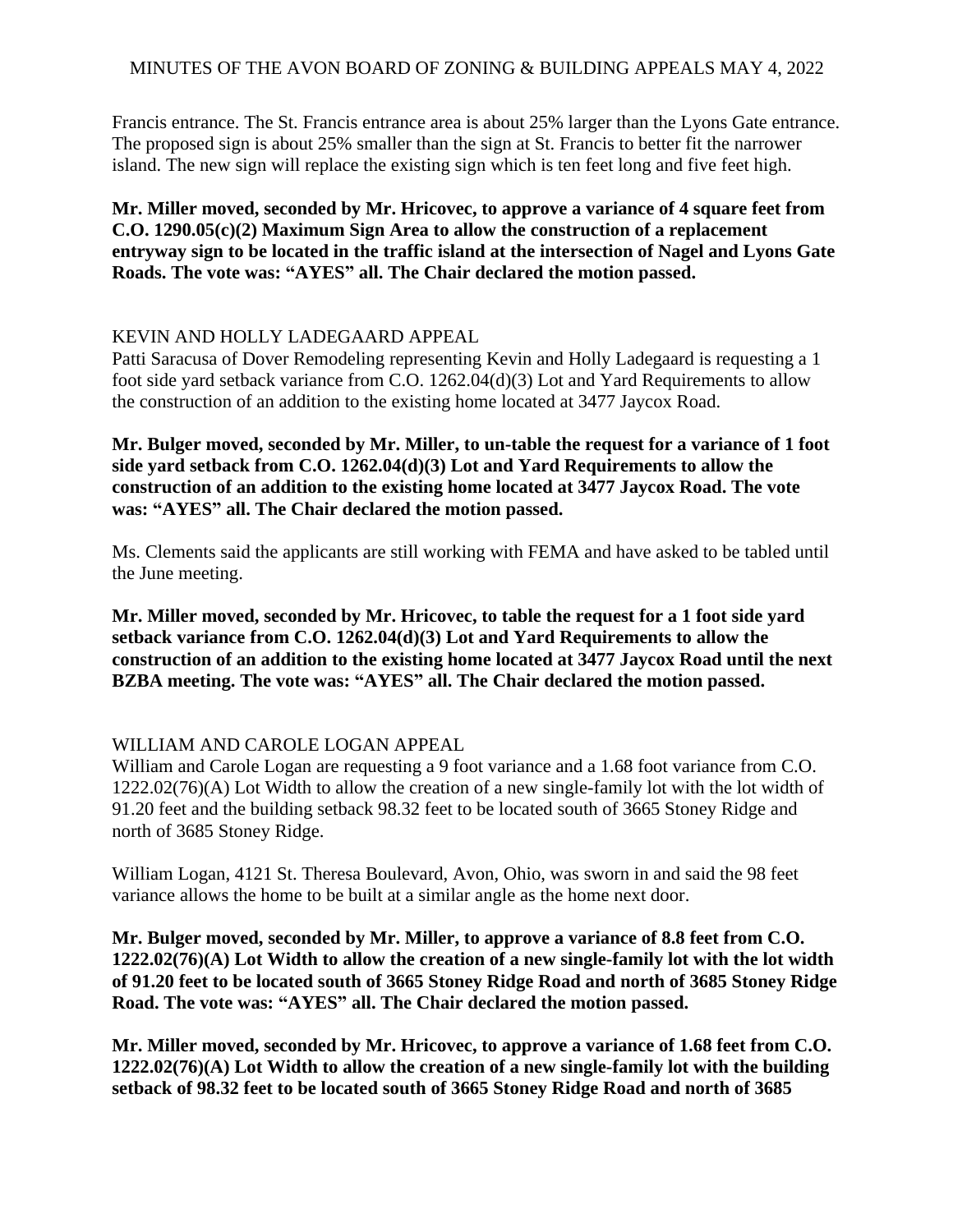## **Stoney Ridge Road. The vote was: "AYES" all. The Chair declared the motion passed.**

### JOHN AND LISA PALAZZO APPEAL

John and Lisa Palazzo are requesting a 196 square foot variance from C.O. 1262.08(a)(2) Maximum Area and Number of Accessory Buildings to allow the construction of a gazebo on the existing deck located at 32812 Heartwood Avenue.

John and Lisa Palazzo, 32812 Heartwood Avenue, Avon, Ohio were sworn in. Ms. Palazzo explained that they moved into their home in 2001 and it had an existing wood deck on the back. They have enjoyed using it but have to use umbrellas or temporary metal canvas shades to block the summer sun. The umbrellas and shades are hard to maintain and did not look very good. They would like to replace the wood deck with composite material and install a permanent structure at the same time. Mr. Palazzo said they would like to install a 14-foot by 18-foot structure. They most recently had two 12-foot by 12-foot temporary metal structures which have been removed. The plan is to have the contractor installing the deck install the wood gazebo with vinyl-encased material. They believe it will look a lot better and meet their needs. They have talked to their neighbors and no one has any issues with the project. They feel like it is in the spirit of what the City is trying to do to make things look better.

Mr. Bulger thought they were requesting a pretty large variance, especially with the shed there. He asked if the gazebo could be made smaller. Mr. Palazzo said the proposed gazebo is a little bit smaller than the temporary structures they have been using. He referred to the pictures submitted and explained that there is a slot behind their garage that is set in from the house. The gazebo would only sit about two feet out from the house and it is tucked in more than the previous temporary structures were. Ms. Palazzo thought the new gazebo will be less obtrusive than the temporary structures. Mr. Bulger thought it would probably look better but wanted a foot or two removed from the dimensions to reduce the square footage. Mr. Palazzo thought the extra two feet was nominal compared to the rest of the structure and wanted to maintain the size. Ms. Palazzo explained that they would like to have a seating area and a dining area, which is how the size was determined.

Mr. Hricovec asked if there is an HOA, Mr. Palazzo said there in none.

**Mr. Hricovec moved, seconded by Mr. Miller, to approve a variance of 196 square feet from C.O. 1262.08(a)(2) Maximum Area and Number of Accessory Buildings to allow the construction of a gazebo on the existing deck located at 32812 Heartwood Avenue. The vote was: "AYES" all. The Chair declared the motion passed.**

#### JOEY MCCORMICK APPEAL

Joey McCormick is requesting a variance from C.O. 1262.08(b)(1) Accessory Building Setback Requirements to allow construction of a shed in the side yard located at 2822 Moon Road.

Joey McCormick, 2822 Moon Road, Avon, Ohio, was sworn in. He has yard drains in the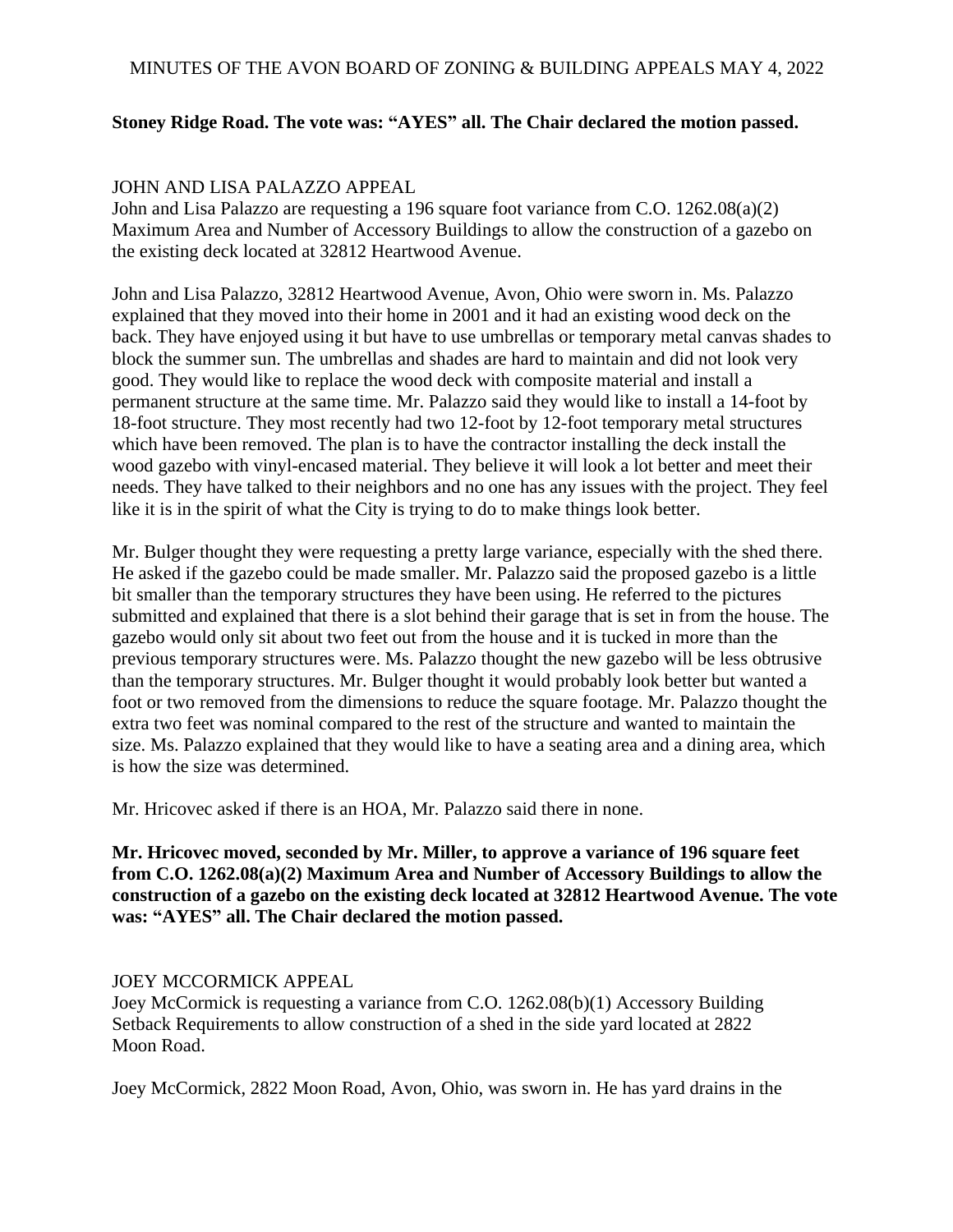corners of the property and they kept a lot of the trees on the property line adjacent to his neighbor on French Creek Road. He did not want to put the shed in one of the corners because he did not want to disrupt the land elevation. He thought the shed would fit better on the side of his home by Moon Road and be more protected since the neighbor is so close on the other side. He would like to install a 12-foot by 12-foot shed with a concrete foundation.

Mr. Ladegaard said sheds are not typically allowed in the side yard and thought the applicant has two options. First, he could find another location in the back yard while avoiding the swales. Mr. McCormick did not think that would work because of the swales and trees. Mr. Ladegaard said the structure could be attached to the home and would not require a variance. Mr. McCormick asked how that would work. Mr. Miller said if he moved the structure as close as he could to the house and put a nice looking enclosure that may work. Mr. McCormick wanted to install the building close to the house and match the color of the house siding. He was before the Board a few months ago to get approval for the white vinyl fence around his property. He did not think anyone would see the building with the fence and bushes. Mr. Ladegaard clarified that the Board was not telling him how to attach it to the house, but that it could be and would not require a variance. Mr. McCormick asked if a bracket would work, Mr. Miller wanted to make sure it looked nice. Mr. Gasior said the Board needed to act on the proposal unless the applicant withdrew his application. Mr. McCormick requested his application be withdrawn.

**Mr. Hricovec moved, seconded by Mr. Bulger, to allow the applicant to withdraw the request for a variance from C.O. 1262.08(b)(1) Accessory Building Setback Requirements to allow construction of a shed in the side yard located at 2822 Moon Road. The vote was: "AYES" all. The chair declared the motion passed.**

### ATTILA NAGY APPEAL

George Hofmann of Hofmann-Metzker, Ince representing Attila Nagy is requesting variances of 3 feet and 5 feet from C.O. 1262.04(c)(1)(C) Lot and Yard Requirements to allow a lot split to create a flag lot with only 57 feet of frontage located at 4625 Center Road and Parcel B to have 95 feet of frontage located on Center Road.

George Hofmann of Hofmann-Metzker, 24 Beech Street, Berea, Ohio was sworn in. Mr. Hofmann said the plans were redrawn after the previous meeting. He explained that four parcels are still proposed but the two southerly parcels, Parcels C and D, are 100 feet by 409 feet which meet code. Parcel B used the 5% rule so the frontage proposed is 95 feet to a point 100 feet wide where the house would be built. Parcel A with the existing dwelling now has 57.04 feet of frontage and has 42,720 square feet.

After the vote, Mr. Hofmann asked if there was a waiting period to apply for the lot split approval. Mr. Gasior said the order would be official after the minutes were approved. Ms. Fechter said he should be alright since he would not be on the Planning Commission agenda until June.

### **Mr. Bulger moved, seconded by Mr. Hricovec, to approve variances of 3 feet and 5 feet from C.O. 1262.04(c)(1)(C) Lot and Yard Requirements to allow a lot split to create a flag**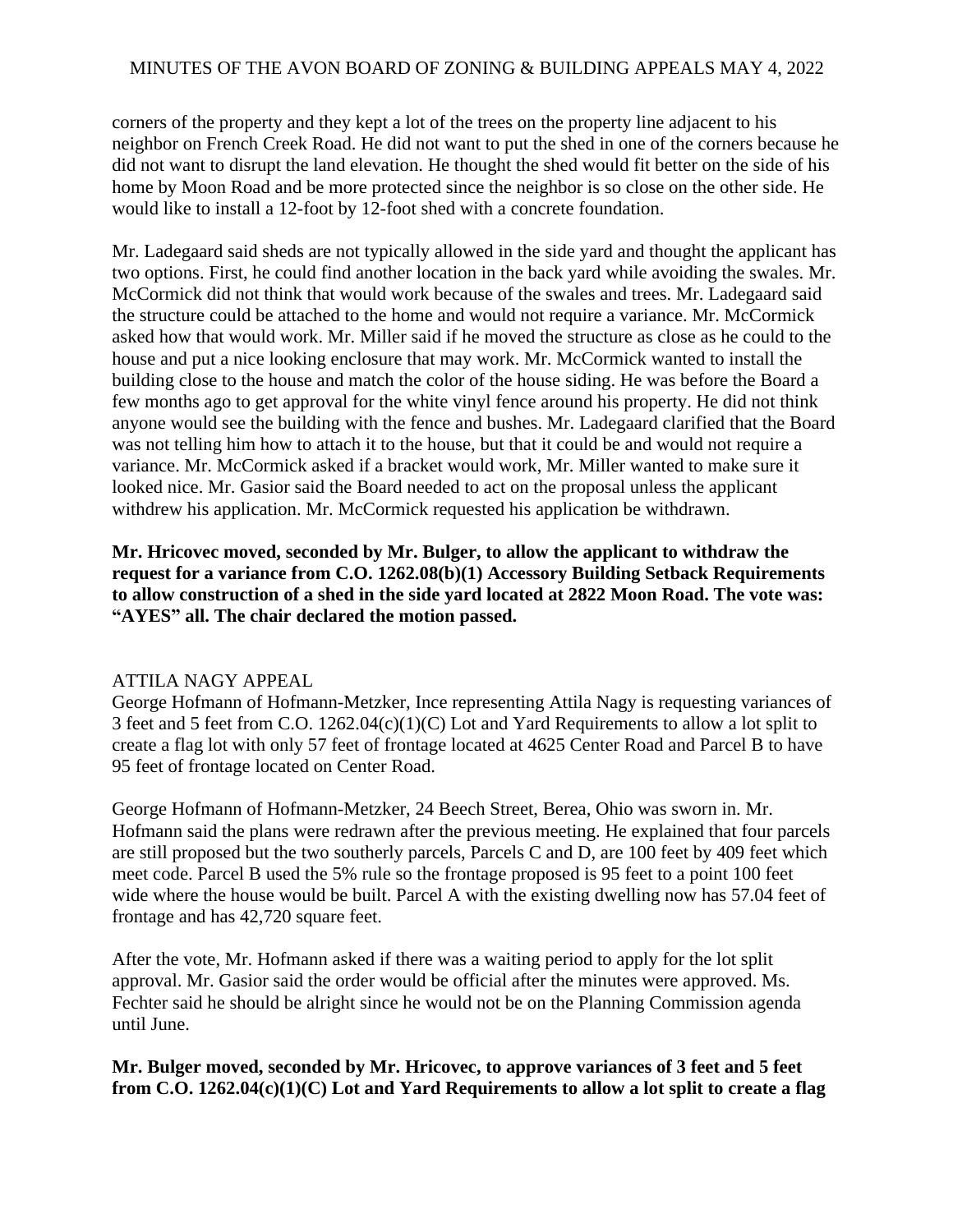# **lot with only 57 feet of frontage located at 4625 Center Road and Parcel B to have 95 feet of frontage located on Center Road. The vote was: "AYES" all. The Chair declared the motion passed.**

### HAYDAR BEKTAS

Haydar Bektas is requesting a variance of 737 square feet from C.O. 1262.08(a)(2) Maximum Area and Number of Accessory Buildings to allow the construction of a 30-foot by 60-foot barn to be located at 36621 Kinzel Road.

Haydar Bektas, 36621 Kinzel Road, Avon, Ohio, was sworn in. Mr. Bektas wants to build a barn. He would like to keep his animals on the first floor and tools for his small construction business on the second floor. He brought his neighbors to the meeting. Mr. Ladegaard explained that the applicant has a little more than an acre and is allowed to have a 1,063 square foot building. Mr. Ladegaard asked if the other storage structures would be removed, Mr. Bektas said they would be. Mr. Ladegaard thought the proposed size was excessive and thought the height was too high. He thought the structure would be at least 31 feet tall based on the plans submitted. Mr. Bektas explained that his home is currently 26.5 feet tall and he plans on building a new house after the barn is built. Mr. Miller thought the size was excessive but thought they could come to a compromise. He also wanted to make sure they took into account future growth of the community. Mr. Bulger thought a 16-foot first floor was very tall and asked if it could be shorter. Mr. Bektas said he could make it 14 feet tall but he was losing space because he was losing 16 to 18 inches from the trusses and concrete. Mr. Hricovec also thought the square footage was excessive.

Gary Smitek, 36715 Avalon Court, Avon, Ohio, was sworn in. Mr. Smitek said he owns the property to the left of and behind the applicant and is opposed to the proposal. He has no problem with people trying to use their property how they want to in general. He would appreciate if the applicant cleaned up the property and put everything in the barn. He said his plan is to construct a road with houses behind the applicant and he thought the proposal was too big. He would be okay with a 30-foot by 40-foot barn, but thinks it is a commercial sized structure that would go into a residential neighborhood.

Lenard DiFrancesco, 36497 Kinzel Road, Avon, Ohio, was sworn in. Mr. DiFrancesco did not object to a barn being built.

Eleanor Stockard, 36651 Kinzel Road, Avon, Ohio, was sworn in. Ms. Stockard had no objections to the proposal. The applicant is a good neighbor.

Cynthia Rice, 35442 Lenox Oval, Avon, Ohio, asked about the street mentioned by Mr. Smitek since she did not know about a planned street. Mr. Ladegaard advised her to speak with Mr. Smitek about his plans after the meeting.

Mr. Ladegaard suggested the applicant decrease the building size to approximately 30 feet by 52 feet as a compromise. Mr. Hricovec suggested granting the variance for square footage and allowing the applicant to determine the building size based on that. Mr. Bulger asked if removing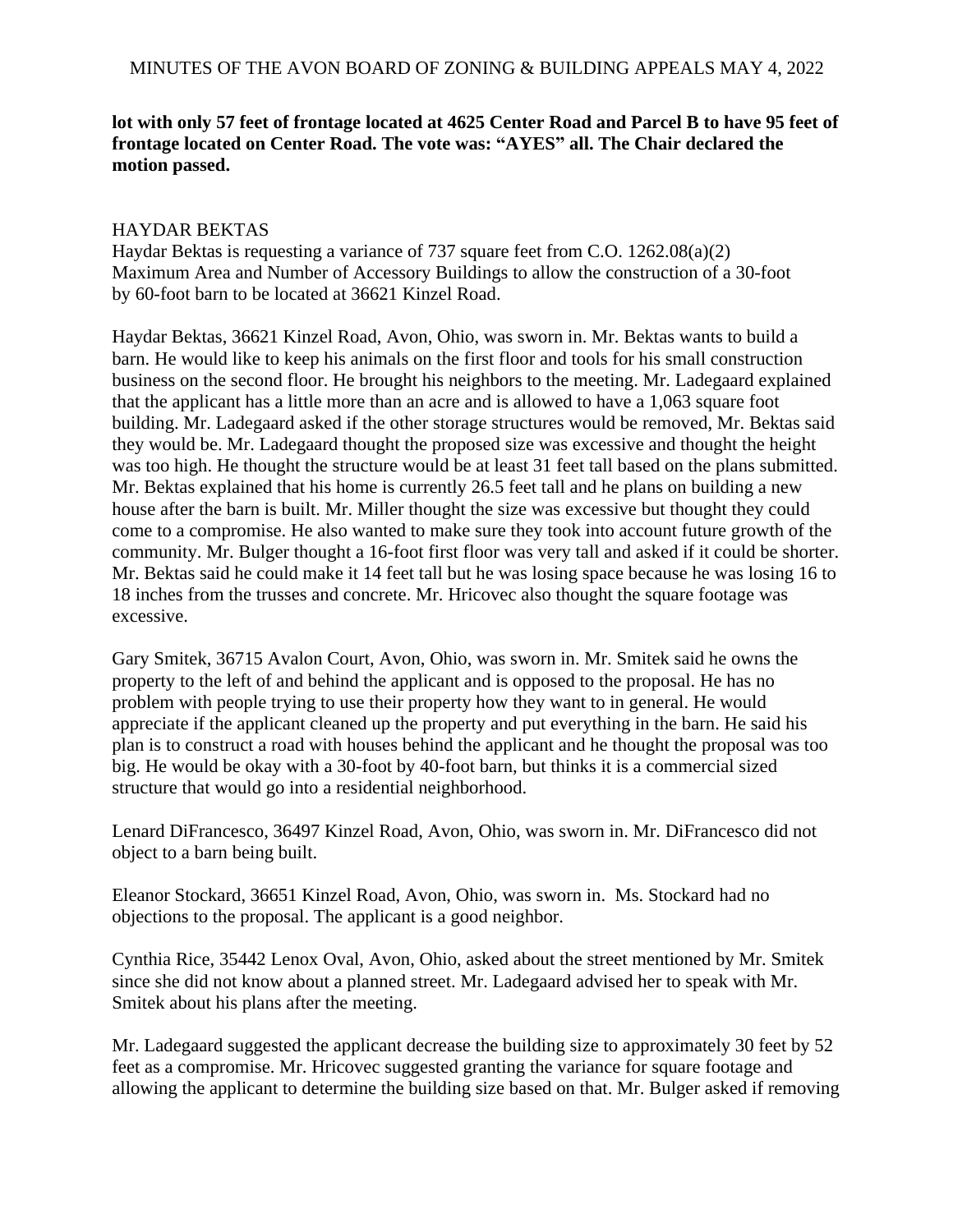the other structures should be added as a contingency in the motion. Mr. Bektas said they are all coming down in order to build the new barn. Mr. Miller asked the applicant to make sure the final design looks nice, especially given the nature of the building. Mr. Bektas said he has maintained his property as long as he has owned the property and just wants to have a little farm for personal use and store the equipment for his business. Mr. Gasior asked if the applicant was aware of the home occupation regulations, Mr. Bektas said he is aware of them and is in compliance. Mr. Hricovec pointed out that the structure height may be an issue. The applicant may need to come back before the Board if a variance is needed for the height of the barn. The building height could not be addressed during the meeting because the neighbors were not notified of the need for a height variance.

**Mr. Hricovec moved, seconded by Mr. Bulger, to approve the amended variance from C.O. 1262.08(a)(2) Maximum Area and Number of Accessory Buildings to allow the construction of a 1,560 square foot barn to be located at 36621 Kinzel Road. The vote was: "AYES" all. The Chair declared the motion passed.**

#### EILEEN SOUCEK APPEAL

Eileen Soucek is requesting a variance for opacity from C.O. 1294.08(a)(3) Fence Location, Height and Opacity to allow the existing 3 feet 6 inch board-on-board fence to remain in its current location. They are also asking for a variance of 2 feet in height and in opacity from C.O. 1294.08(a)(3) to allow a 6 foot board-on-board fence to extend 16 feet from the front of the house located at 33581 Schwartz Road.

Ryan Felice, 33581 Schwartz Road, Avon, Ohio was sworn in. Mr. Felice said Ms. Soucek is his mother-in-law and owns the home. He lives there and built the fence. Mr. Gasior said a letter from the homeowner should have been submitted stating that Mr. Felice could speak on her behalf. Mr. Felice said someone at the City told him any of the three of them could be at the meeting.

Mr. Felice said they are trying to get as much privacy as possible. He was told he could build the fence to the street. He did not think the shadowbox fence would be an issue going down the property line but he thought the issue was the fence extending from the front of the garage to about eight to ten feet off the sidewalk. Mr. Ladegaard explained that the code limits the opacity of the fence in the front yard: for every ten inches of fencing, there needs to be at least three inches of opening compared to the seven inches of blockage. Mr. Felice explained that the fence is 3 feet 6 inches tall but the ground still needs to be leveled out. Mr. Ladegaard said the opacity is required for safety purposes; Mr. Felice added that one can see over the fence. Mr. Ladegaard asked if the applicant wanted to extend the six-foot high fence into the front yard 16 feet, Mr. Felice said the shadowbox fence would be extended. Mr. Hricovec suggested installing some arbor vitae to add more privacy without needing a permit or variance.

Jeff and Deanna Popovich, 33593 Schwartz Road, Avon, Ohio were sworn in. Ms. Popovich said they have lived in their home for 15 years and knew the Souceks. She said they submitted a letter outlining their reasons against the proposal. When they drove around looking at other fences in the City, they did not see any other fences that looked like what was installed by the applicant.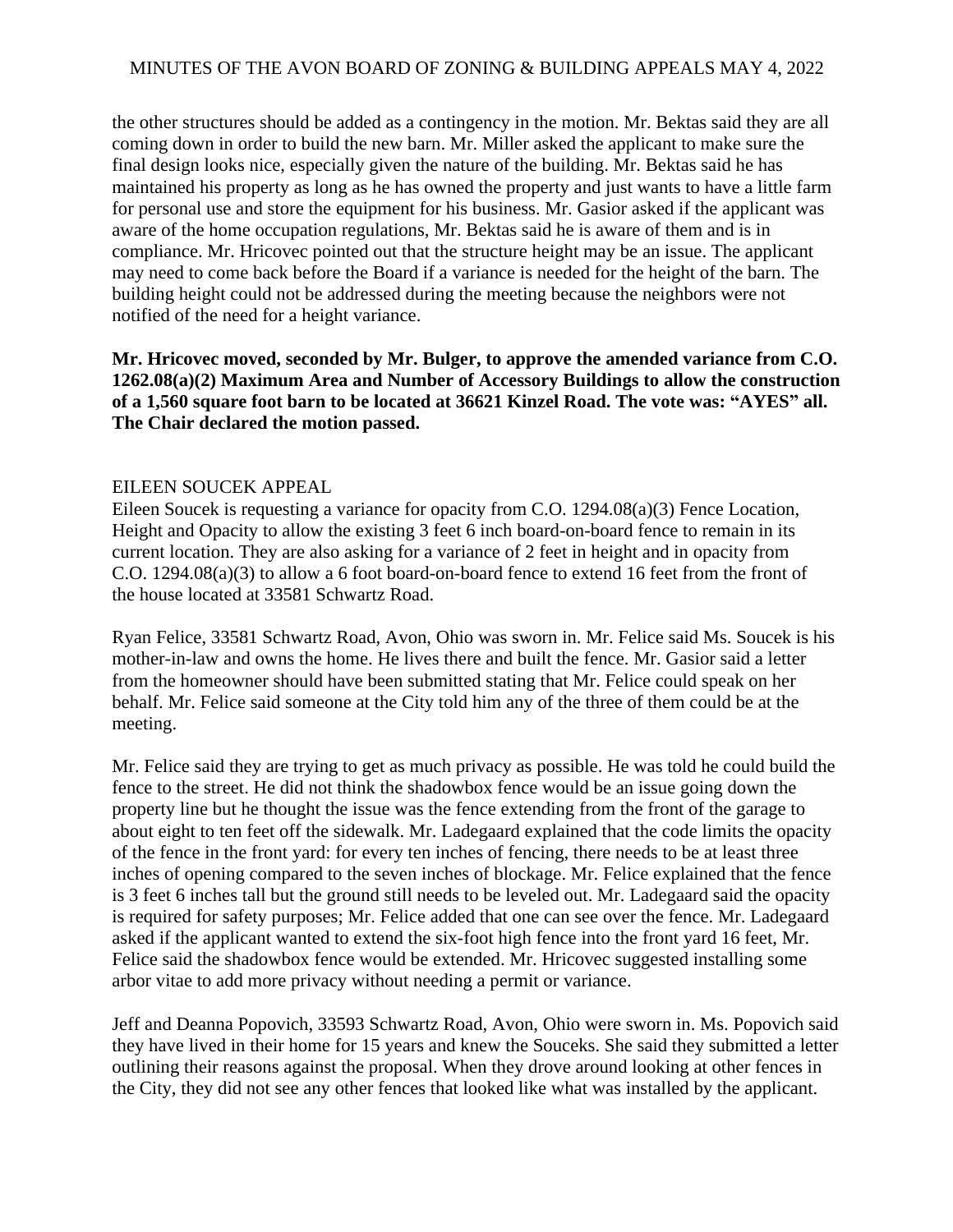She added that they are not opposed to the fence in the back or side yards. They are not opposed to the fence being in the front yard but did oppose that one cannot see through it. She thought that the applicant installed the fence against the regulations required when the permit was pulled. Landscaping was installed along the property line when the Popovich's moved in but was removed to install the fence. When they go outside, all they see is the solid fence, not the natural landscaping. The corner is very busy and there is a long turn lane, so their property is highly visible. Ms. Popovich was concerned about visibility through the fence since the driveways and roads are not lit unless done by the property owners. Mr. Popovich said the fence blocks the sidewalk when drivers are backing out of their driveway.

Mr. Ladegaard suggested the opacity be decreased. A shadowbox fence would not provide enough opacity since it would still look solid from straight-on. Mr. Ladegaard added that the boards would need to be spread out a little bit to decrease the opacity sufficiently. Mr. Miller said it is a safety issue, even though landscaping could be installed.

Mr. Ladegaard asked how much further the six-foot fence would extend into the front yard, Mr. Felice said it would be one more eight-foot panel. Ms. Popovich said she was not informed of that. Mr. Popovich thought that would set a bad standard for the residents in Avon since they are on a busy corner. Mr. Felice said the Popovich's have security cameras pointed at his house on his children which is why he wants the fence. Mr. Felice said the six-foot high fence currently extends four feet past the front of the house. Mr. Ladegaard confirmed with the applicant that the total distance the six-foot shadowbox fence would extend past the house would be 12 feet. The boards on the four-foot fence would need to be rearranged to allow openness between the boards as required.

Mr. Popovich did not think the six-foot fence should be extended further. Ms. Popovich did not think there would be much more room if the six-foot fence is extended and thought it would be a bad precedent for the rest of the community. She believed they were being giving on two of three requested variances but was upset that they were proposing to extend the six-foot fencing. Mr. and Ms. Popovich did not agree to allowing the extension of the six-foot fence. Mr. Hricovec asked if the six-foot fence section would extend to the pine tree shown in the photo, Mr. Felice said it would. Mr. Hricovec then asked how much the tree already impacts visibility and whether the fence would need to be extended. Mr. Felice said some of the previous landscaping was dead, so they removed it to install the fence. Mr. Miller asked if the additional length of six-foot fencing is needed, Mr. Felice said he would like it. Mr. Popovich wanted to keep the six-foot fencing where it was installed already. Ms. Popovich pointed out that it was not Mr. Felice's house. Mr. Hricovec suggested having the six-foot fence extend another eight feet as a board-onboard style and then space the boards out for the four-foot tall section. Mr. Popovich thought it would look weird because the yard is visible from the corner and there would be three different types of fencing. Ms. Popovich did not want the fence extended because the view from her front door would be blocked that much more. Mr. Miller said development is common and hoped they could come to a reasonable compromise.

#### **Mr. Miller moved, seconded by Mr. Hricovec, to approve the variance for 50% opacity for**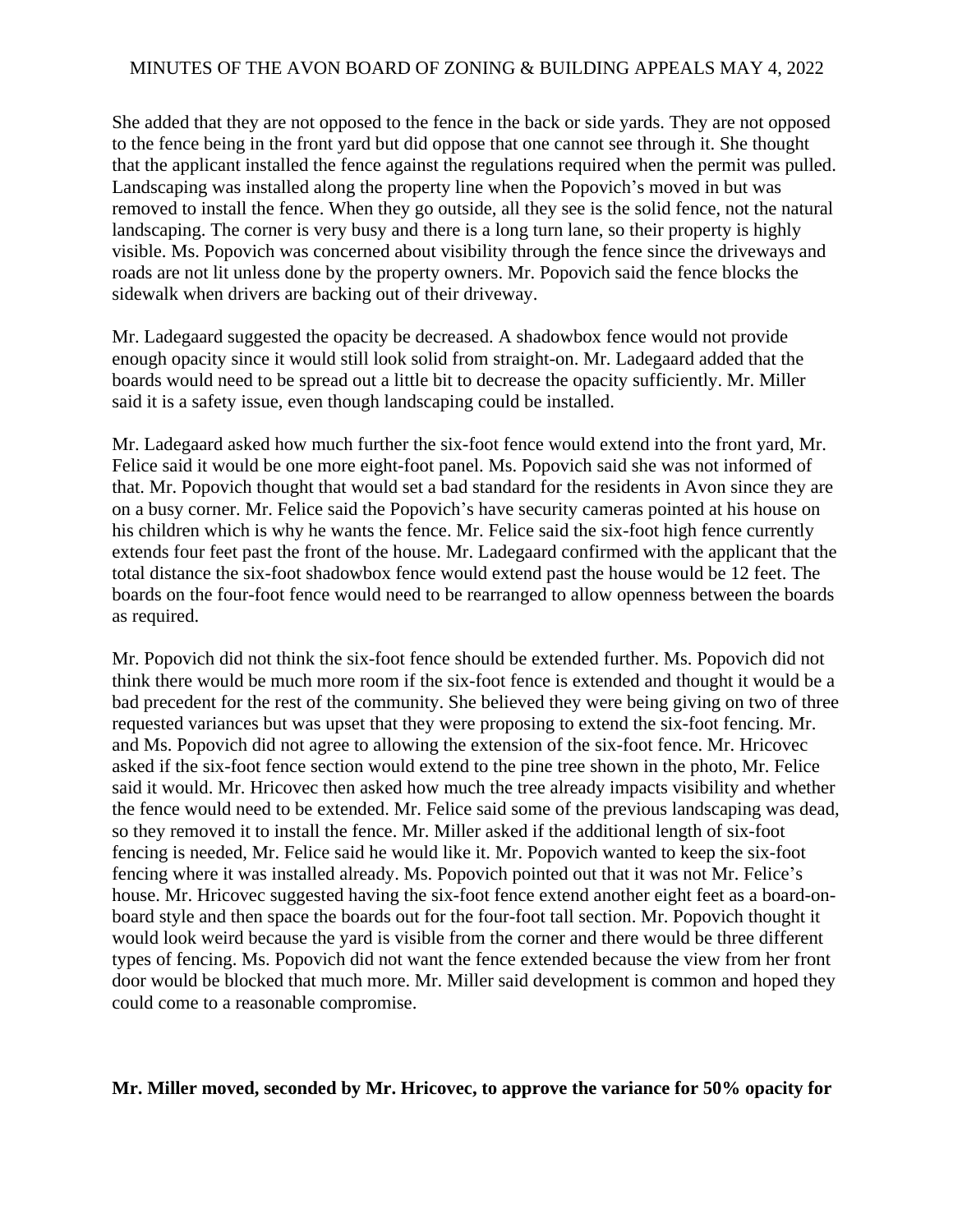**the 4-foot tall board-on-board fence extending from the six-foot fence from C.O. 1294.08(a)(3) Fence Location, Height and Opacity at 33581 Schwartz Road. The vote was: "AYES" all. The Chair declared the motion passed.**

**Mr. Hricovec moved, seconded by Mr. Miller, to approve the variance of 2 feet for the sixfoot fence extending 12 feet from the front of the garage from C.O. 1294.08(a)(3) Fence Location, Height and Opacity at 33581 Schwartz Road. The vote was: Mr. Bulger, Mr. Hricovec, Mr. Miller voted "NAY"; Mr. Ladegaard voted "AYE". The Chair declared the motion denied.** 

After the votes, Mr. Popovich stated that he did not object to the current location of the six-foot fence and he did not want to have the six-foot fence removed that extended in front of the garage. Mr. Ladegaard suggested revisiting the motion to allow the existing fence to remain. Mr. Gasior said the Board could make a motion to reconsider the six-foot 100% opacity fence to remain in the front yard.

**Mr. Bulger moved, seconded by Mr. Hricovec, to reconsider the previous motion and allow the 6-foot board-on-board fence to extend 4 feet into the front yard at 33581 Schwartz Road. The vote was: "AYES" all. The Chair declared the motion passed.**

### AMERICAN CONSTRUCTION GROUP, LLC APPEAL

Joseph Pfundstein representing American Construction Group, LLC is requesting approval to reinstate their Contractor's Registration with the City of Avon.

**Mr. Miller moved, seconded by Mr. Hricovec, to un-table the appeal from American Construction Group, LLC to reinstate their Contractor's Registration with the City of Avon. The vote was: "AYES" all. The Chair declared the motion passed.**

**Mr. Bulger moved, seconded by Mr. Hricovec, to table the appeal from American Construction Group, LLC to reinstate their Contractor's Registration with the City of Avon until the next BZBA meeting. The vote was: "AYES" all. The Chair declared the motion passed.**

### **COMMENTS**

Mr. Bektas asked if an overhang installed on his barn would be considered part of the building. Mr. Ladegaard said overhangs are included in the building square footage.

Dan Birkheimer, 36120 Kinzel Road, believed he was supposed to be on the agenda. Ms. Clements checked to see where his application was. Mr. Birkheimer was concerned about his construction quote expiring before the next meeting. Ms. Clements said she would work with him to set up a special meeting as soon as possible but notice would need to be given to his neighbors. Mr. Birkheimer explained that his backyard is along Kinzel Road and he wants to build a barn where he can access it without it being in the middle of his yard.